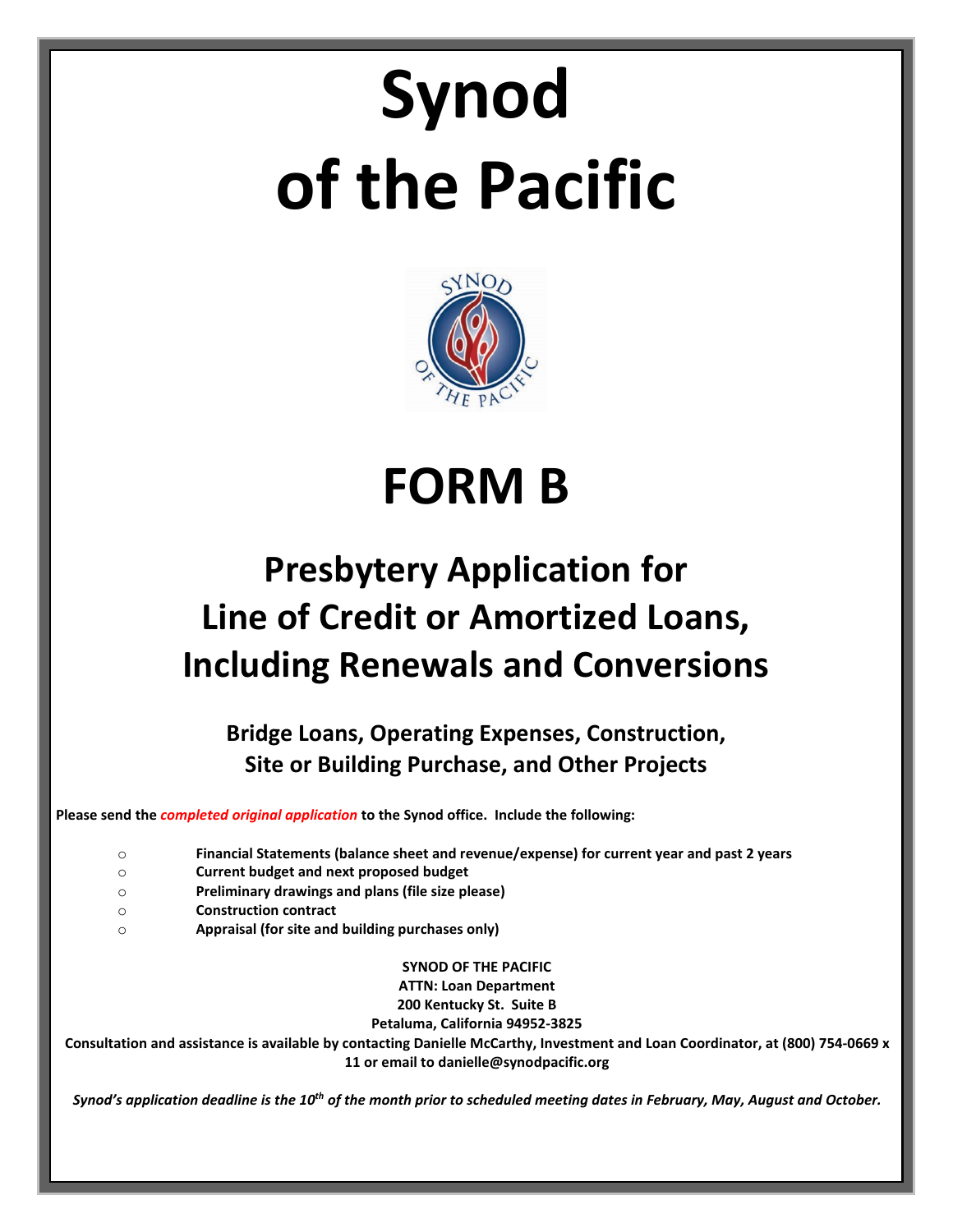#### *SYNOD OF THE PACIFIC*

#### **FORM B**

#### **PRESBYTERY APPLICATION FOR SYNOD LOAN**

 **Line of Credit Amortized James M. Muzzy**

**(Sections B and E do not apply, and therefore are not included)**

#### **Section A: General Information**

|                                                                                                                      | Applicant Presbytery: ________________________________General Presbyter/ Presby Exec: ________________________ |
|----------------------------------------------------------------------------------------------------------------------|----------------------------------------------------------------------------------------------------------------|
|                                                                                                                      |                                                                                                                |
|                                                                                                                      |                                                                                                                |
| Primary Contact Person: New York Contact Person:                                                                     |                                                                                                                |
|                                                                                                                      |                                                                                                                |
|                                                                                                                      |                                                                                                                |
| المقارب المستحدث والمستحيل والمستحدث والمستحدث والمستحدث والمستحدث والمستحدث والمستحدث والمستحدث والمستحدث والمستحدث |                                                                                                                |

(Authorized Draw List can be revised at any time by Stated Clerk on Presbytery Letterhead)

#### **Section C: Presbytery Statistical Information**

| Presbytery membership (past five years): |                                                                                                                                         |  |  |
|------------------------------------------|-----------------------------------------------------------------------------------------------------------------------------------------|--|--|
|                                          |                                                                                                                                         |  |  |
| <b>Number of Congregations:</b>          |                                                                                                                                         |  |  |
|                                          |                                                                                                                                         |  |  |
|                                          | Please explain any significant changes in Statistical Information expected as a result of this project: _______________________________ |  |  |
|                                          |                                                                                                                                         |  |  |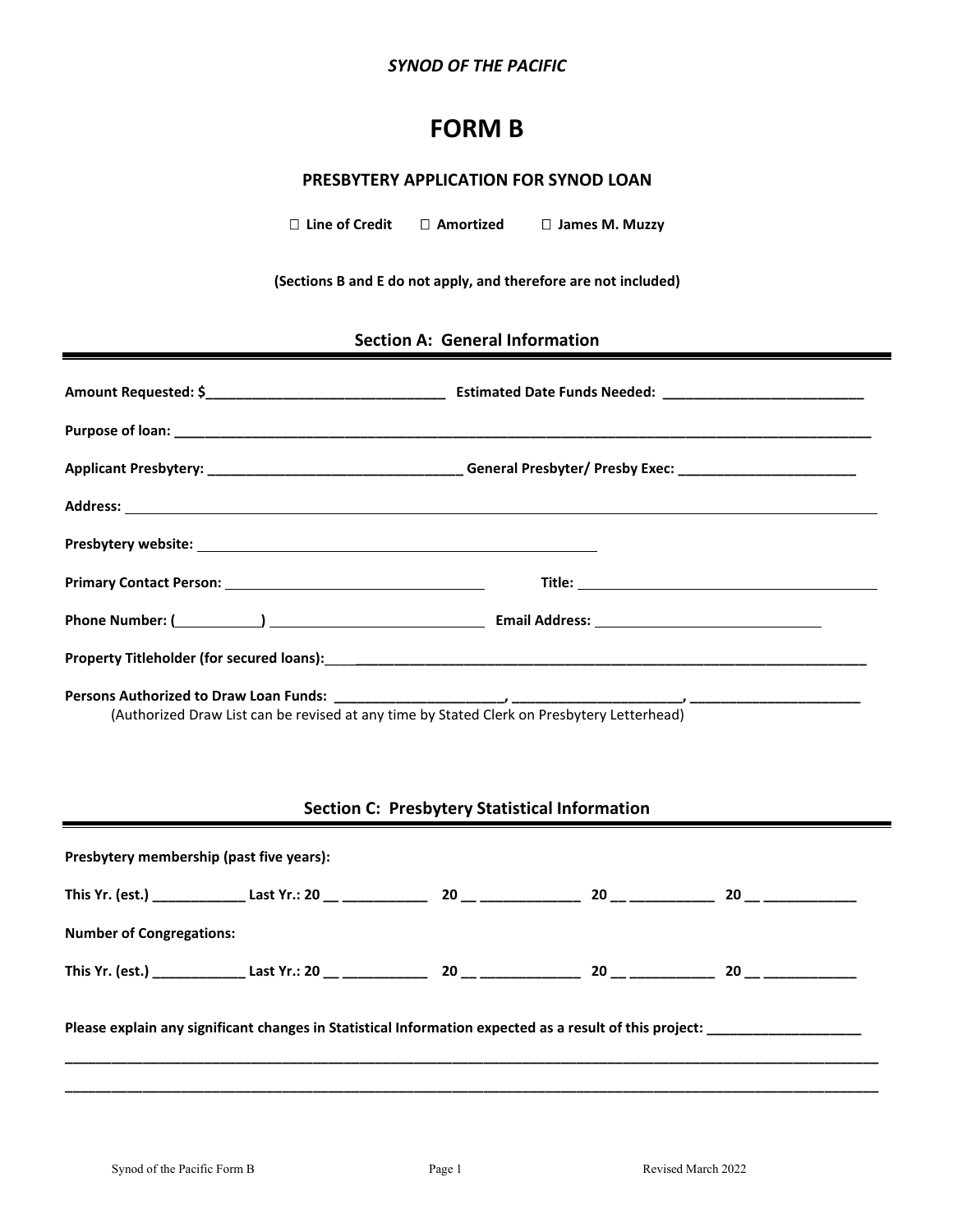#### **Operating Budget (excludes building funds)**

|              |                                                             | This Yr.<br>(Budget) | Last Yr.<br>20 | 20 | 20 | 20 |
|--------------|-------------------------------------------------------------|----------------------|----------------|----|----|----|
|              | <b>General Operating Revenue</b>                            |                      |                |    |    |    |
| A            | Pledged Revenue                                             |                      |                |    |    |    |
| ΙB           | Non-Pledged Revenue                                         |                      |                |    |    |    |
| $\mathsf{C}$ | Operating Revenue from other sources<br>(specify:           |                      |                |    |    |    |
|              | D Total General Operating Revenue <sup>*</sup><br>$(A+B+C)$ |                      |                |    |    |    |
|              | <b>E</b> Total General Operating Expenses                   |                      |                |    |    |    |
|              | <b>General Operating Surplus or Deficit</b><br>(D minus E)  |                      |                |    |    |    |

#### **Borrowing:**

| <b>Existing Loans</b> (include all debt<br>owed to banks, Synod, G.A., etc.) | <b>Collateral</b> | <b>Note</b><br>Amount | Unpaid<br><b>Balance</b> | <b>Maturity</b><br>Date | Payment | Interest<br>Rate |
|------------------------------------------------------------------------------|-------------------|-----------------------|--------------------------|-------------------------|---------|------------------|
|                                                                              |                   |                       |                          |                         |         |                  |
|                                                                              |                   |                       |                          |                         |         |                  |
|                                                                              |                   |                       |                          |                         |         |                  |
| <b>Projected New Loans</b>                                                   |                   |                       |                          |                         |         |                  |
| <b>Synod Loan</b>                                                            |                   |                       | N/A                      |                         |         |                  |
|                                                                              |                   |                       | N/A                      |                         |         |                  |
|                                                                              |                   |                       | N/A                      |                         |         |                  |

**\_\_\_\_\_\_\_\_\_\_\_\_\_\_\_\_\_\_\_\_\_\_\_\_\_\_\_\_\_\_\_\_\_\_\_\_\_\_\_\_\_\_\_\_\_\_\_\_\_\_\_\_\_\_\_\_\_\_\_\_\_\_\_\_\_\_\_\_\_\_\_\_\_\_\_\_\_\_\_\_\_\_\_\_\_\_\_\_\_\_\_\_\_\_\_\_\_\_\_\_\_\_\_\_\_**

#### **Please explain any differences between the above financial summary and the financial statements provided: \_\_\_\_\_\_\_\_\_\_\_\_\_**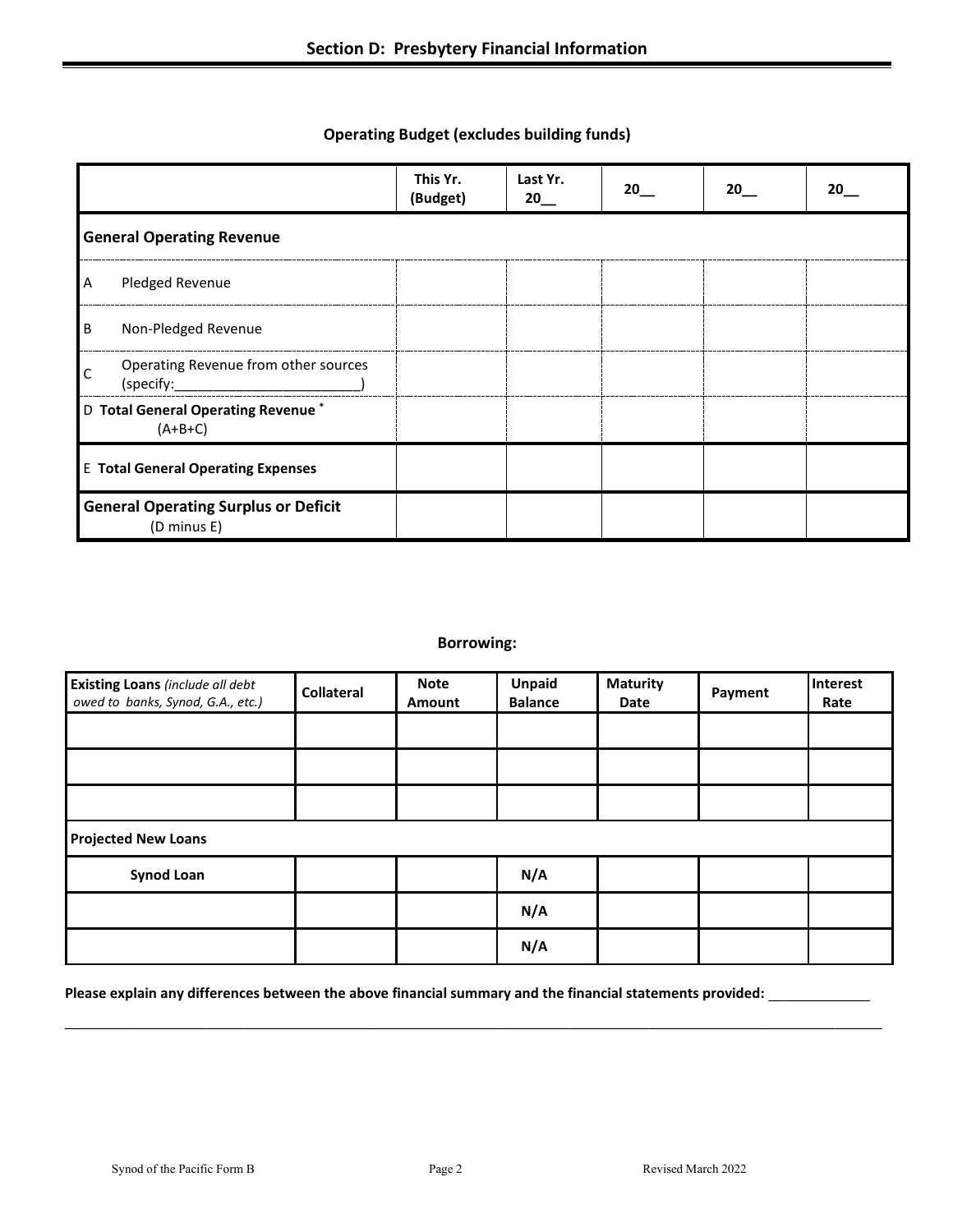**On a separate paper, describe the Presbytery's Mission Strategy for the next twelve months, including specific goals and objectives. Describe how the proposed project will facilitate implementation of these goals and objectives.**

#### **Section G: Project Financial Plan**

#### **COLLATERAL (to secure loan)**

| Presbytery Office Value: \$                                                                                                                                                                                                    | Land Value: \$ | Total Value: \$ |  |
|--------------------------------------------------------------------------------------------------------------------------------------------------------------------------------------------------------------------------------|----------------|-----------------|--|
| Other Presbytery Owned Property Value \$                                                                                                                                                                                       |                |                 |  |
|                                                                                                                                                                                                                                |                |                 |  |
| Address of Property being used to secure loan: North Communication of the Communication of the Communication of the Communication of the Communication of the Communication of the Communication of the Communication of the C |                |                 |  |
|                                                                                                                                                                                                                                |                |                 |  |
| Other Collateral, (i.e. endowment fund, etc.): _________________________________                                                                                                                                               |                | Value: \$       |  |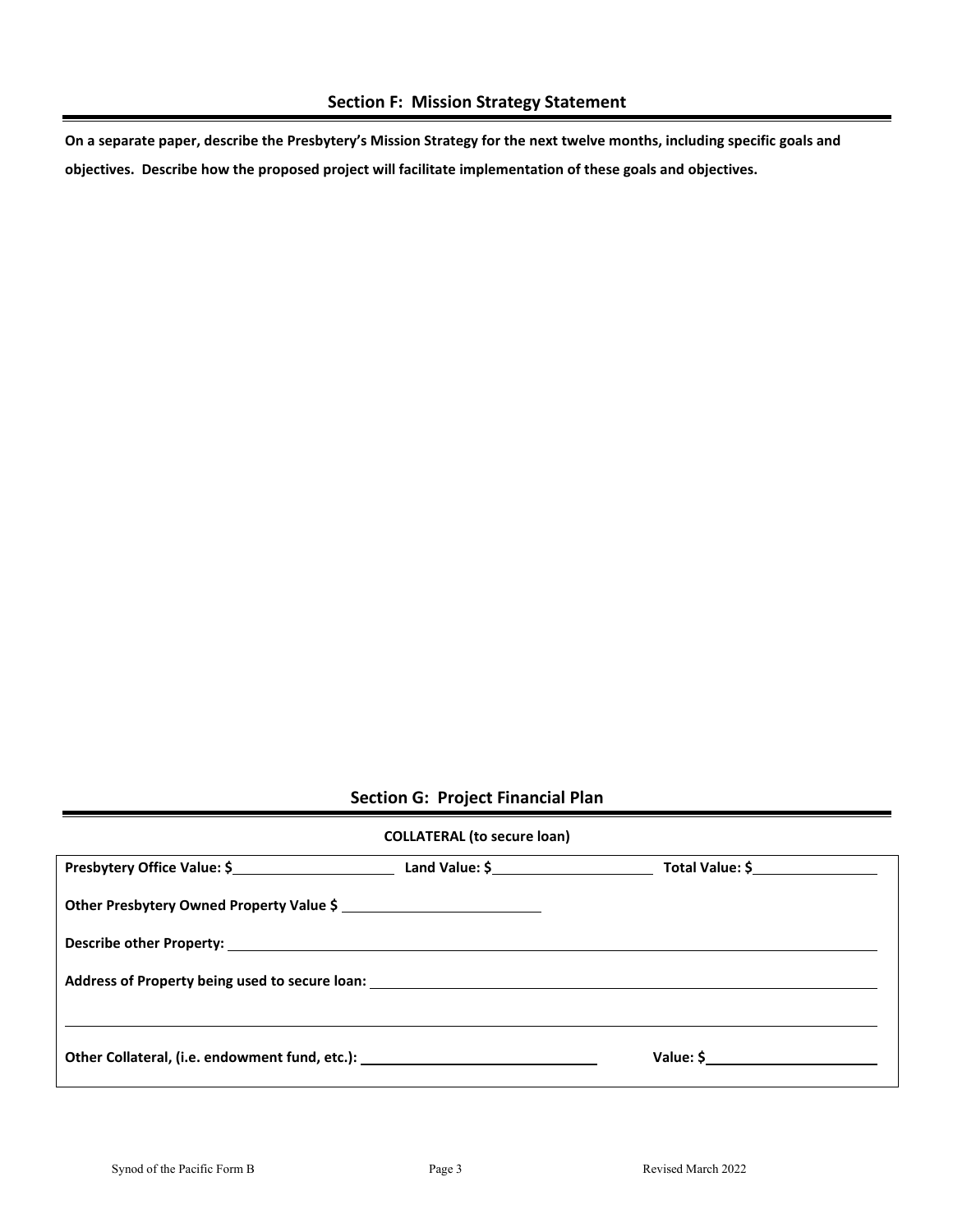#### **COST (Complete only as applies)**

| A. Pre-existing Building or Site Purchase                                          | <b>Purchase Price</b>                                                                                              |                                                                  |  |
|------------------------------------------------------------------------------------|--------------------------------------------------------------------------------------------------------------------|------------------------------------------------------------------|--|
| Appraised Value \$ ___________________                                             | Renovation or other costs                                                                                          |                                                                  |  |
| <b>Appraised By</b>                                                                | <b>Total Project Cost</b>                                                                                          | \$.                                                              |  |
| <b>B. New Construction or Addition</b>                                             |                                                                                                                    |                                                                  |  |
| Size ___________________ sq. feet                                                  |                                                                                                                    |                                                                  |  |
| 1. Construction Contract (check one: □ estimated □ firm)                           |                                                                                                                    |                                                                  |  |
| 2. Contractor's Payment and Performance Bond                                       |                                                                                                                    | $\mathsf{s}$ . The contract of $\mathsf{s}$                      |  |
| 3. Architect Contract (check: $\Box$ maximum cost contract $\Box$ revision clause) |                                                                                                                    |                                                                  |  |
|                                                                                    | 4. Furnishings, parking, insurance, professional fees (10% of contract is suggested)                               |                                                                  |  |
|                                                                                    | 5. Contingencies (bid overage and unscheduled costs. 15% is suggested)                                             |                                                                  |  |
|                                                                                    | 6. Inflation factor (minimum 1% per month from now until construction completion)                                  |                                                                  |  |
|                                                                                    | <b>Total Project Cost</b>                                                                                          | $\sim$ $\sim$                                                    |  |
| C. Remodeling / Renovation / Rehabilitation                                        |                                                                                                                    | Construction to begin on ________________, 20____                |  |
| 1. Construction Contract (check one: □ estimated □ firm)                           |                                                                                                                    |                                                                  |  |
| 2. Contractor's Payment and Performance Bond                                       |                                                                                                                    |                                                                  |  |
| 2. Architect Contract (check: $\Box$ maximum cost contract $\Box$ revision clause) |                                                                                                                    |                                                                  |  |
| 3. Furnishings, parking, insurance, professional fees (if any)                     |                                                                                                                    | $\mathsf{s}$ $\qquad \qquad$                                     |  |
|                                                                                    | 4. Contingencies (bid overage and unscheduled costs. 20% is suggested)                                             |                                                                  |  |
|                                                                                    | 5. Inflation factor (minimum 1% per month from now until construction completion)<br>$\mathsf{s}$ and $\mathsf{a}$ |                                                                  |  |
|                                                                                    | <b>Total Project Cost</b>                                                                                          |                                                                  |  |
| D. Other Project or Use for loan proceeds                                          | <b>Total Cost</b>                                                                                                  | \$.                                                              |  |
|                                                                                    |                                                                                                                    |                                                                  |  |
|                                                                                    |                                                                                                                    |                                                                  |  |
|                                                                                    | <b>RESOURCES</b>                                                                                                   |                                                                  |  |
| 1. Cash on Hand from building campaign pledges<br>Е.                               |                                                                                                                    | $\frac{1}{2}$                                                    |  |
| 2. Additional Income expected from building campaign before project begins         |                                                                                                                    | $\mathsf{\dot{S}}$ and $\mathsf{\dot{S}}$ and $\mathsf{\dot{S}}$ |  |
| 3. Un-borrowed Cash from other sources (source: ________________________________   |                                                                                                                    | $\mathsf{\hat{S}}$                                               |  |
| 4. Additional Income expected from other sources before project begins             |                                                                                                                    | $\mathsf{s}$ $\qquad \qquad$                                     |  |
| 5. Cash already expended on project                                                |                                                                                                                    |                                                                  |  |
|                                                                                    |                                                                                                                    |                                                                  |  |
| 7. Synod Loan (this application)                                                   |                                                                                                                    |                                                                  |  |
| (must equal Total Project Cost above)<br><b>Resource Grand Total</b>               |                                                                                                                    |                                                                  |  |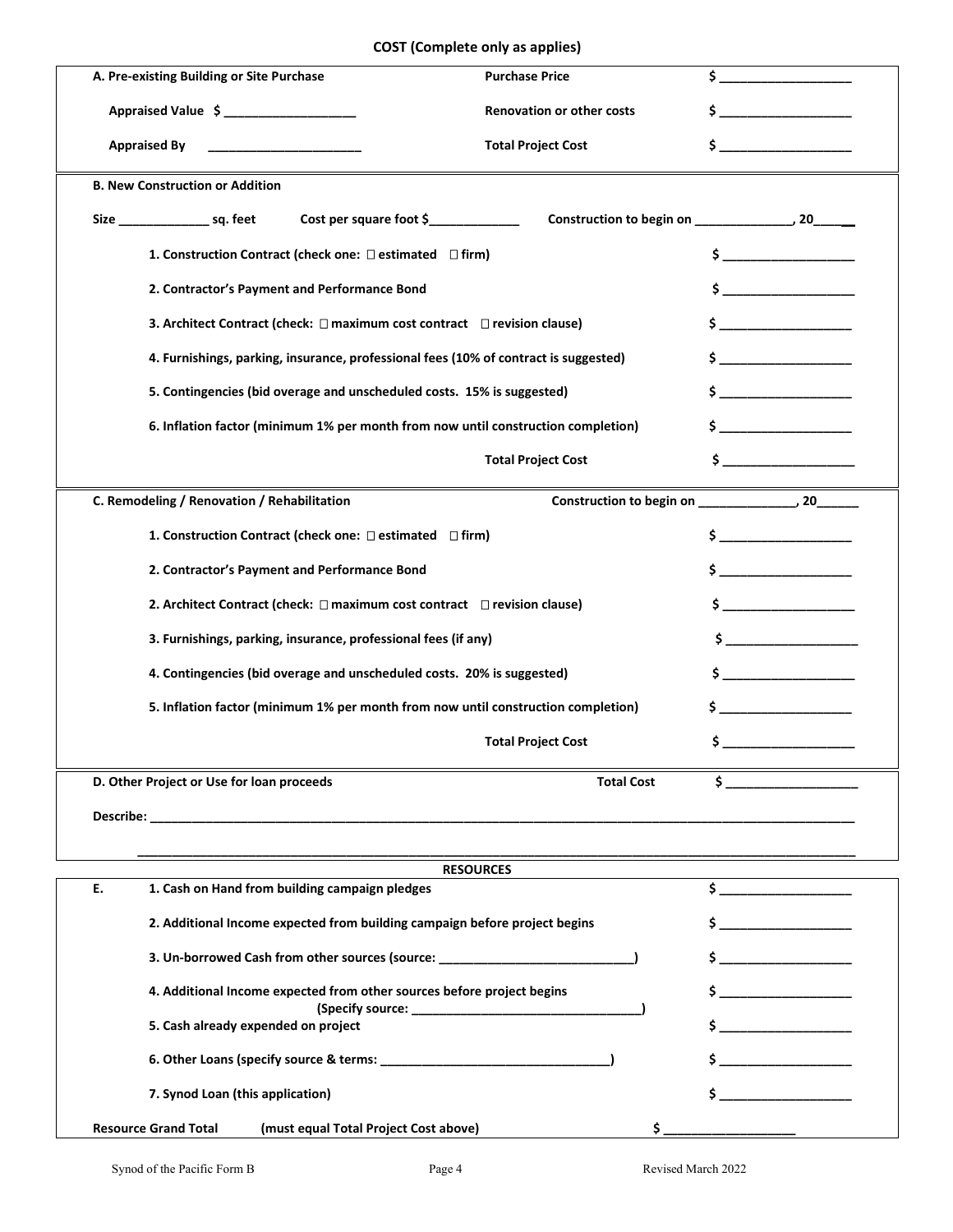#### **All Loans**

- 1. Loan proceeds shall be used only for the purposes for which they were appropriated.
- 2. The applicant shall incur no financial obligations which are not scheduled as part of the approved Financial Plan without prior consent from the Synod.
- 3. Terms and outstanding balances of all loans shall be acknowledged by being printed in the minutes of each annual meeting of the presbytery, until fully repaid.
- 4. Synod reserves the right to suspend credit if applicant's payments are not within term, or if Synod deems there is any other substantial breach of loan covenants.
	- 5. The Synod reserves the right to revise the interest rate in the event that Synod has a change in banking relationships and/or any significant change in its cost of borrowing.
- 6. Extension or conversion to an Amortized Loan is not automatic. A new Initiation Fee will be charged on any extension or \_\_\_\_ conversion.
	- 7. The interest rate will increase by 1% at the maturity date and every anniversary thereafter if the loan has not been extended or converted.
- 8. There is an Initiation Fee of 0.50% of the loan amount approved. The loan will be canceled if Initiation Fee is not paid within 60 days of approval. Initiation Fees are non-refundable.
- \_\_\_\_ 9. The loan will be canceled if not drawn within one year of approval date.
	- 10. Line of Credit and Amortized Loans over \$25,000 will be secured by a Deed of Trust on real property. All loans requiring a Deed of Trust will also require standard ALTA Title Insurance.
		- 11. All loans shall become immediately due and payable when a congregation sells any portion of real property on which a Synod loan has been made and or at such time as the borrower is no longer under the jurisdiction of the Presbyterian Church (U.S.A).

#### **Construction Loans Only**

- \_\_\_\_ 1. Construction contract will be signed only after receiving a commitment letter from the Synod advising of loan approval.
- 2. Building fund pledge receipts shall be held in a separate bank account, and shall be applied directly to actual project costs or to reduction of project's mortgage.
	- 3. The owner governing body shall require proof of construction bid and performance bonds, builder's risk and vandalism insurance during the project's construction, and shall carry fire, extended coverage, and liability insurance on the full amount of the contract, and shall require documentary assurances at the conclusion of the project to indemnify the owner against mechanics' liens.
- 4. All contractors shall provide proof of liability insurance to protect the owner against construction errors and omissions, including a guarantee period of one year from the date of acceptance by owner. All contractors shall be bonded.
- \_\_\_\_ 5. The applicant shall provide to the Synod proof of Course of Construction insurance.
- \_\_\_\_ 6. Applicant shall engage the services of companies, contractors and other professionals who are equal opportunity employers
	- 7. Building design shall accommodate the needs of persons with disabilities and comply with the Americans with Disabilities Act.
- 8. Building design shall incorporate measures to make the building energy efficient.
- 9. All construction and renovation shall comply with all local building codes and zoning regulations.

#### **Site Loans Only**

- \_\_\_\_ 1. Soil tests must be done before any site is purchased in order to assure that the selected site is suitable for building.
- \_\_\_\_ 2. An environmental audit shall be conducted on any previously developed sites.

**Initial next to each condition to signify you agree to the terms. If any of the above conditions cannot be met, please request a waiver of the conditions on the following page. State the reasons for your request as part of this loan application.**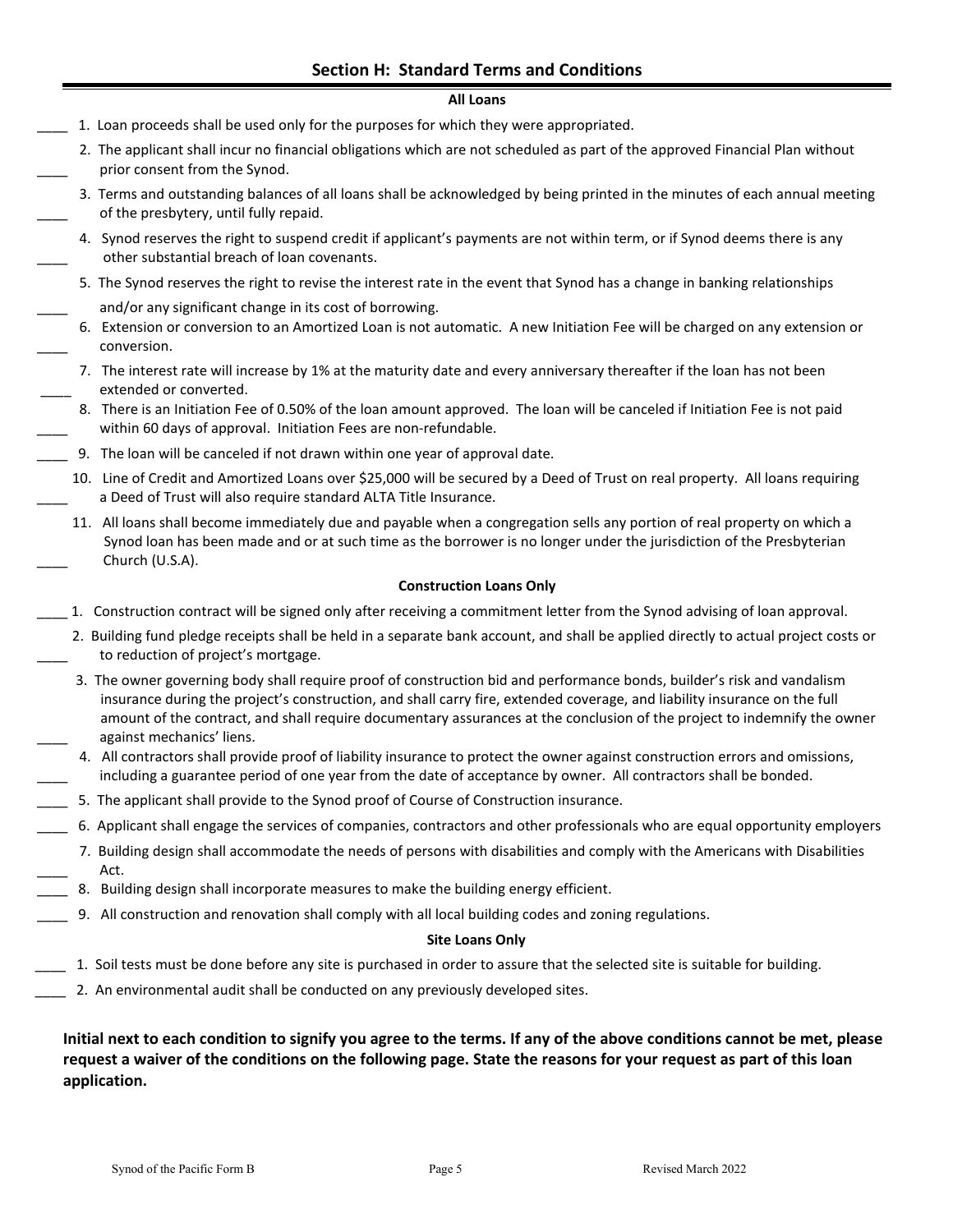#### **COVENANT AGREEMENT**

#### **Design, Construction, and Financial Covenant**

#### **Select and initial ONE of these statements, then sign below:**

**1) \_\_\_\_\_\_\_\_\_\_** The applicant Presbytery hereby agrees to abide by all terms and conditions of this loan as found above. We understand that conditions 11 through 19 apply only to construction projects (including major repairs and renovations), and that conditions 20 and 21 apply only to site purchases.

**\_\_\_\_\_\_\_\_\_\_\_\_\_\_\_\_\_\_\_\_\_\_\_\_\_\_\_\_\_\_\_\_\_\_\_\_\_\_\_\_\_\_\_ \_\_\_\_\_\_\_\_\_\_\_\_\_\_\_\_\_\_\_\_\_\_\_\_\_\_\_\_\_\_\_\_\_\_ \_\_\_\_\_\_\_\_\_\_\_\_\_\_\_\_\_\_\_\_\_\_\_** 

**2) \_\_\_\_\_\_\_\_\_\_** The applicant Presbytery hereby requests a waiver of certain loan terms and conditions as found on the previous page of this application. On a separate page, explain any requests.

**Authorized Signor Community Community Community Community Community Community Community Community Community Community Community Community Community Community Community Community Community Community Community Community Com** 

#### **APPLICATION FOR WAIVER**

**The applicant Presbytery wishes to request a waiver of the following condition(s) providing the following explanation:**